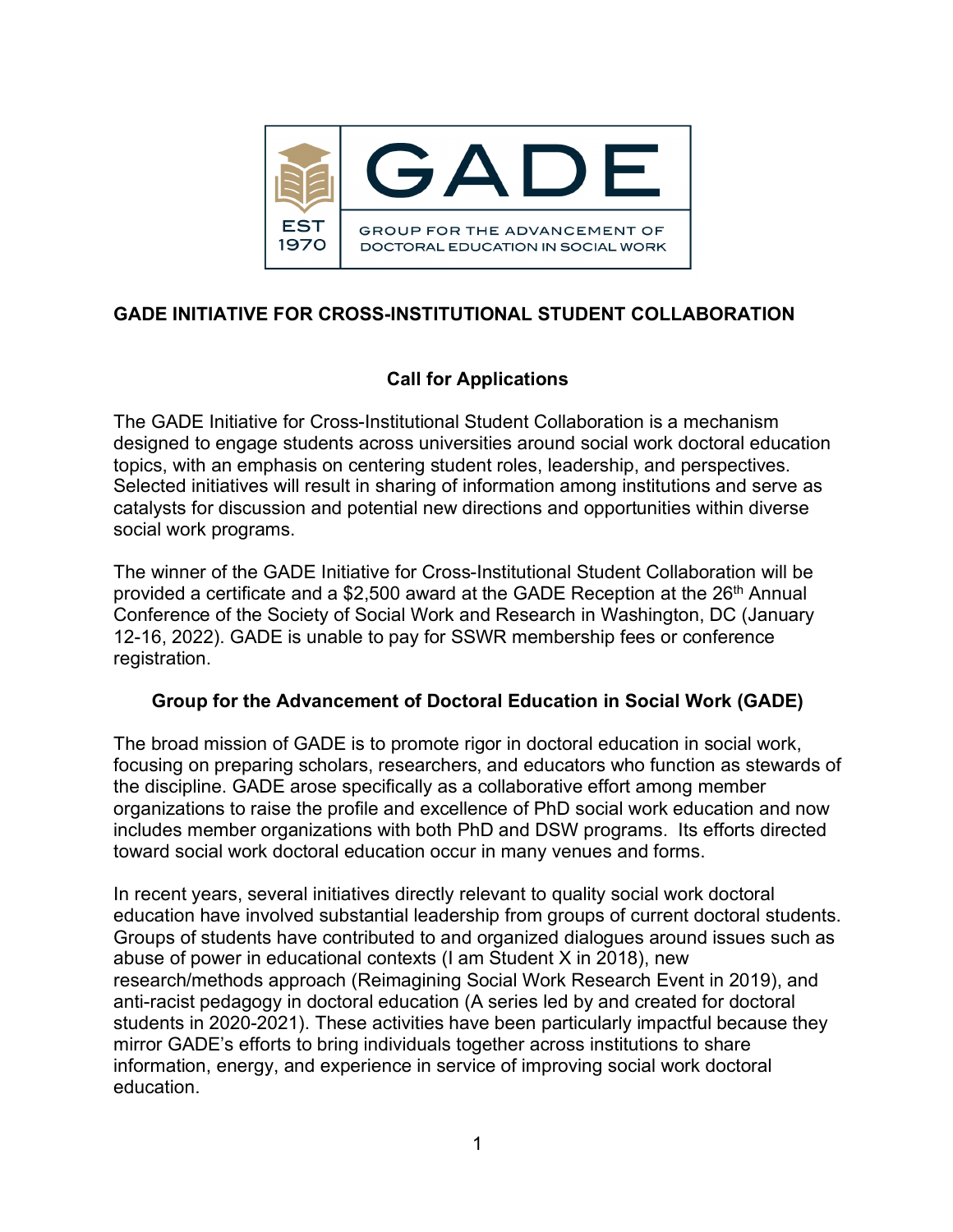## **Award Criteria**

Proposals responding to this opportunity should identify a specific aspect of social work doctoral education for attention. A specific goal should be identified. Successful proposals will include students (PhD and/or DSW) from at least 3 GADE institutions who will help to organize activities during the academic year, with emphasis on student voices, experiences, and perspectives. Specific planned activities/conversations may vary and will often depend upon the issue selected. Initiatives should occur in collaboration with at least 2 GADE doctoral program directors who will help to ensure continuous connection with GADE's mission. Beyond these minimum requirements, areas of focus will be left to the discretion of proposal teams. Proposed topics and activities can take a variety of forms but are encouraged to engage broader constituencies beyond those organizing the proposal (e.g., students/faculty).

Proposals will be assessed based on the following criteria:

### **1. Scope and Significance**

- a. Issue identified is relevant to many GADE member organizations
- b. Topical focus is timely in the context of other recent events/initiatives

#### **2. Proposed Activities**

- a. Aims to build cross-institutional dialogue and capacity
- b. Activities aim to improve some aspect of future-oriented social work doctoral education
- c. Activities proposed engage students and faculty from diverse institutions

### **3. Student Leadership Involvement**

a. Students involved have a substantial and clear leadership role in proposed project

### **4. Dissemination**

- a. Inspires information / data sharing and collaboration among member organizations
- b. Clear plan for final summary report and/or dissemination

### **5. Budget**

a. Clear plan for how funds will be utilized

### **Application Procedures**

### **Deadline for Submission:** October 15<sup>th</sup>, 2021.

### *Application should Include:*

- (1) Name of the student
- (2) Contact information for the student (i.e., phone and e-mail address)
- (3) University and program the student attends
- (4) A proposal of no more than 1500 words (excluding the budget) that covers the following content: